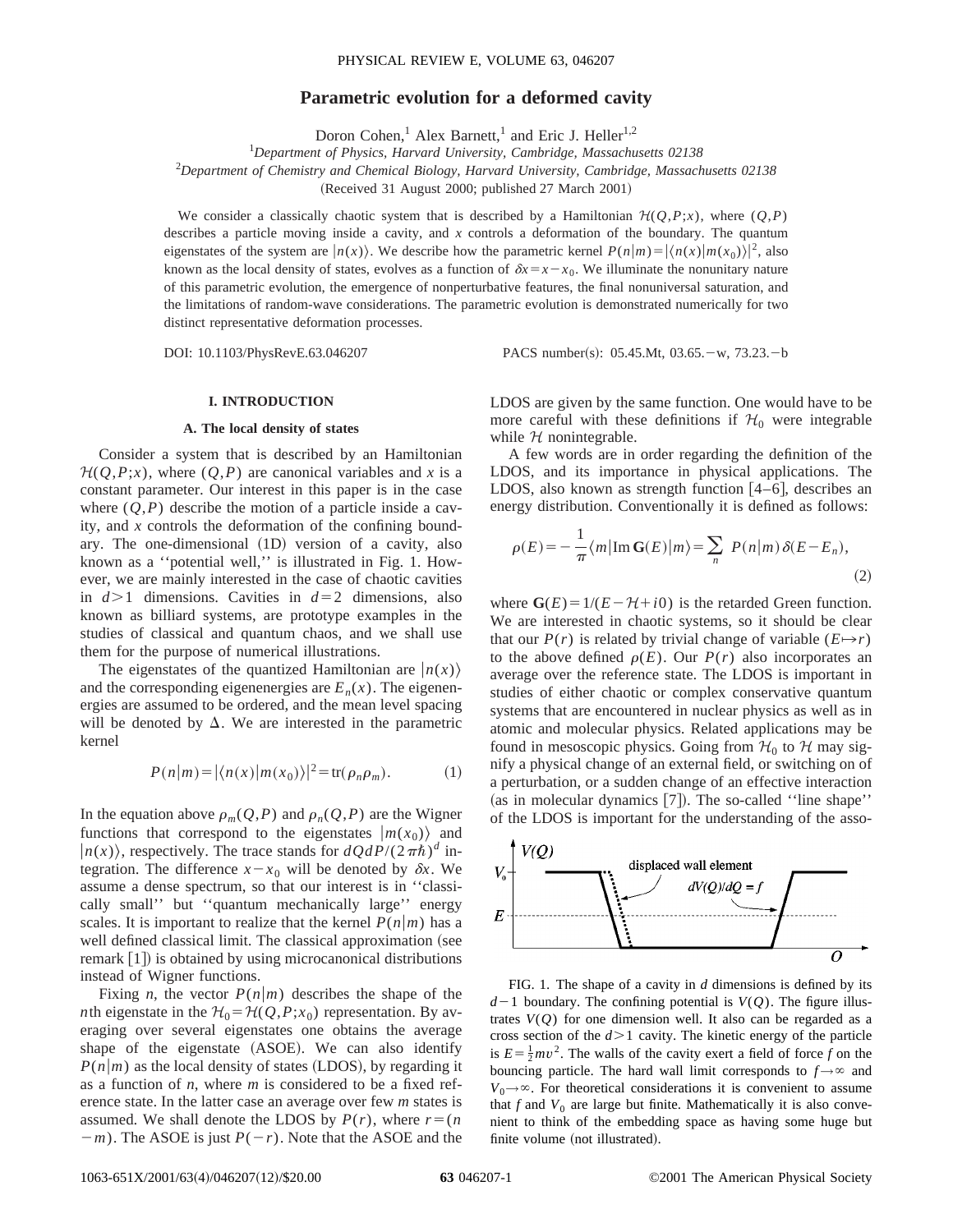ciated dynamics. It is also important to realize that the LDOS is the Fourier transform of the so-called ''survival probability amplitude''  $[7]$  (see Ref.  $[8]$  for concise presentation of this point).

# **B. Parametric evolution**

Textbook  $[9]$  formulations of perturbation theory can be applied in order to find the LDOS. Partial summations of diagrams to infinite order can be used in order to get an improved Lorentzian-type approximation. However, most textbooks do not illuminate the limitations and the subtleties which are involved in using the conventional perturbative schemes. It is therefore interesting to take a somewhat different approach to the study of LDOS. The roots of this alternate approach can be traced back to the work of Wigner  $[10]$  regarding a simple banded random matrix  $(BRM)$  model  $H = \mathbf{E} + \delta x \mathbf{B}$ . Here **E** is a diagonal matrix whose elements are the ordered energies  ${E_n}$ , and **B** is a banded matrix. The study of this model can be motivated by the realization that in generic circumstances it is possible to write  $H(Q, P; x)$  $\approx \mathcal{H}_0(Q, P) + \delta x \mathcal{F}(Q, P)$ . Using a simple semiclassical argument  $[11]$  it turns out that the matrix representation of any generic  $F$ , in the eigenbasis that is determined by the chaotic Hamiltonian  $\mathcal{H}_0$ , is a banded matrix.

The important ingredient (from our point of view) in the original work by Wigner, is the emphasis on the parametricevolution (PE) of the LDOS. The LDOS describes an energy distribution: For  $\delta x=0$  the kernel  $P(r)$  is simply a Kroneker delta function. As  $\delta x$  becomes larger, the width as well as the whole profile of this distribution ''evolves.'' Wigner has realized that for his BRM model there are three parametric regimes. For very small  $\delta x$  we have the standard perturbative structure where most of the probability is concentrated in *r*  $=0$ . For larger  $\delta x$  we have a Lorentzian lineshape. But this Lorentzian line shape does not persist if we further increase  $\delta x$ . Instead we get a semicircle line shape. Many works about the LDOS have followed  $[4-6]$ , but the issue of PE has not been further discussed there. The emphasis in those works is mainly on the case where  $\mathcal{H}_0$  is an integrable or noninteracting system, while  $H$  is possibly (but not necessarily) chaotic due to some added perturbation term.

The line of study which is pursued in the present work has been originated and motivated by studies of quantum dissipation  $[12-14]$ . Understanding PE can be regarded as a preliminary stage in the analysis of the energy spreading process in driven mesoscopic systems. Note that the LDOS gives the energy redistribution due to a "sudden" (very fast) change of the Hamiltonian. Unlike the common approach for studies of LDOS, we assume both  $H$  and  $H_0$  to be chaotic. Both correspond to the same parametrically dependent Hamiltonian  $H(Q, P; x)$ , and there is nothing special in choosing a particular value  $x=x_0$  as a starting point for the PE analysis.

### **C. Main results**

The theory of PE, as discussed in general in Refs.  $[12-14]$ and in particular in Refs.  $[8,15]$  takes us beyond the randommatrix-theory considerations of Wigner. There appear five

TABLE I. The parametric scales in the general theory of PE are listed (left column) along with the questions that motivate their introduction. The distribution  $P(r)$  may contain perturbative tail regions (for  $\delta x \le \delta x$ <sub>prt</sub>), and nonperturbative core regions (for  $\delta x$  $>\delta x_c^{\text{qm}}$ ). Nonuniversal (system specific) features may manifest themselves in the core structure for  $\delta x \gg \delta x_{\text{NU}}$ . In generic examples  $\delta x \gg \delta x_{SC}$  allows a classical approximation for *P(r)*. We are going to explain that only two independent parametric scales survive in the hard wall limit.

| $\delta x_c^{\rm cl}$     | Is it possible to linearize $\mathcal{H}(x + \delta x)$ ? |
|---------------------------|-----------------------------------------------------------|
| $\delta x_c^{\rm qm}$     | Is it possible to use standard perturbation theory?       |
| $\delta x$ <sub>prt</sub> | Do perturbative tail regions survive?                     |
| $\delta x_{\text{NU}}$    | Do nonuniversal core features show up?                    |
| $\delta x_{\rm SC}$       | Is it possible to use semiclassical approximation?        |

(rather than two) different parametric scales (see remark  $[2]$ ). These are summarized by Table I.

In the present paper we consider cavities with hard walls. We are going to explain that because of the ''hard wall limit'' there are only *two* independent parametric scales: One is  $\delta x_c^{\text{qm}}$  and the others (see remark [3]) coincide with  $\delta x_{\text{NU}}$ . Assuming that  $\delta x_c^{\text{qm}}$  and  $\delta x_{\text{NU}}$  are well separated, it follows that there are *three* distinct parametric regimes in the PE of our system. These are the standard perturbative regime ( $\delta x$  $\ll \delta x_c^{\text{qm}}$ ), the core-tail regime ( $\delta x_c^{\text{NU}} \ll \delta x \ll \delta x^{\text{qm}}$ ), and the nonuniversal regime ( $\delta x \geq \delta x_{\text{NU}}$ ).

The exploration of the three parametric regimes in the PE of a deformed cavity with hard walls is the main issue of the present paper. To the best of our knowledge such detailed exploration has not been practical in the past. We owe our ability to carry out this task to a powerful technique for finding clusters of billiard eigenstates  $[19,20]$ . There are also some secondary issues that we are going to address.

(a) In the strict limit of hard walls the PE becomes nonunitarity. We shall use the 1D well example in order to shed light on this confusing issue. In particular we demonstrate that any truncation of the PE equation leads to false unitarity due to a finite-size edge effect.

~b! For special deformations, namely, those that constitute linear combination of translations, rotations, and dilations, the parametric scales  $\delta x_c^{\text{qm}}$  and  $\delta x_{\text{NU}}$  coincide. Consequently there is no longer distinct core-tail regime, and the PE features a quite sharp transition from the standard perturbative regime to the nonuniversal regime.

~c! In the nonuniversal regime we demonstrate that our numerical results are in accordance with our theoretical expectation  $[8]$ . Namely, the width of the LDOS profile is determined by time-domain semiclassical considerations, rather then by phase-space or random-wave considerations.

(d) The last section puts our specific study in a larger context. We explain why Wigner's scenario of PE is not followed once hard walls are considered.

### **II. CAVITY SYSTEM**

We consider a particle moving inside a *d*-dimensional cavity whose volume is *V*. The kinetic energy of the particle is  $E = \frac{1}{2}mv^2$ , where *m* is its mass, and *v* is its velocity. It is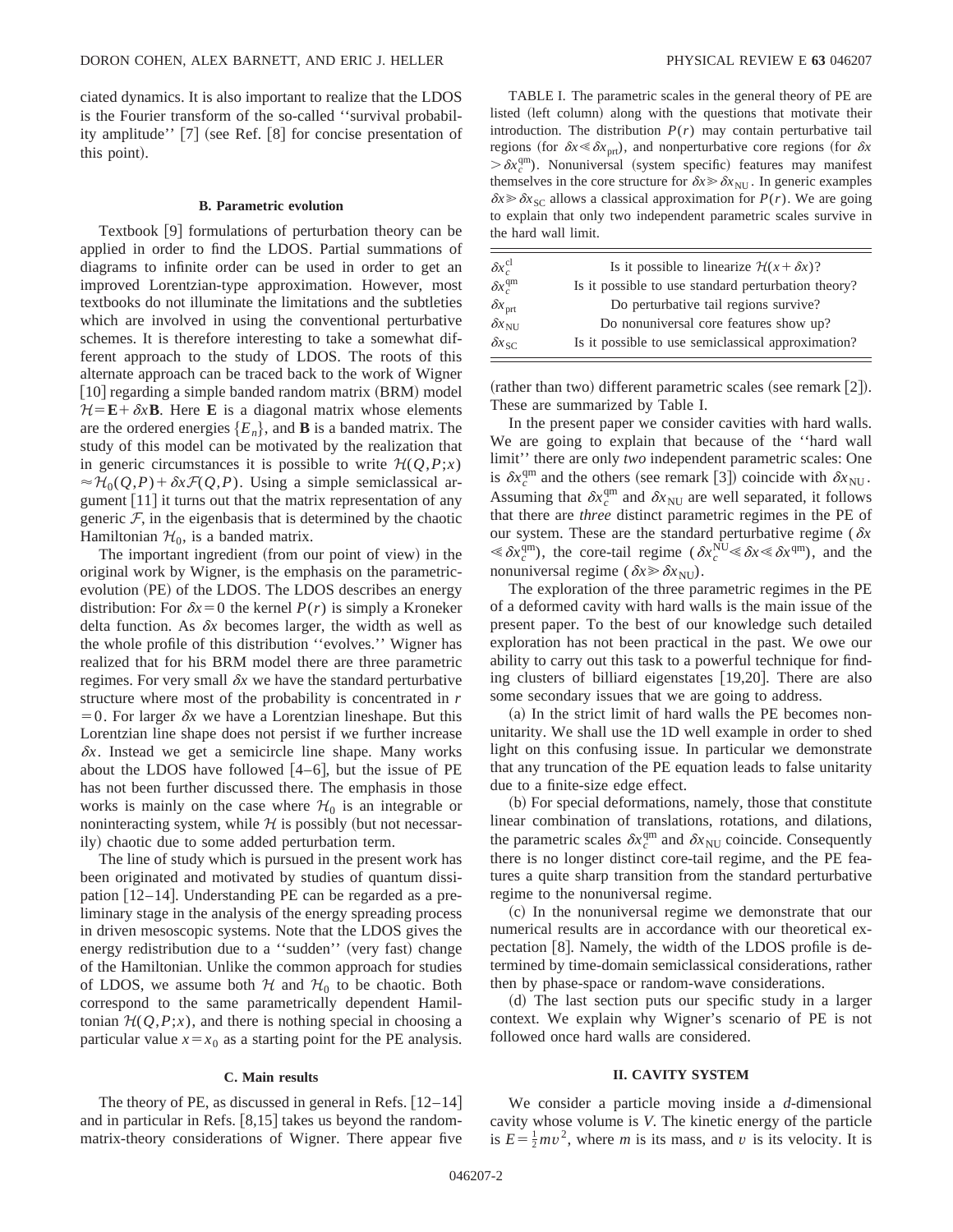assumed that this motion is classically chaotic. The ballistic mean free path is  $l_{bl}$ . One can use the estimate  $l_{bl} \sim V/A$ , where *A* is the total area of the walls. The associated time scale is  $\tau_{\text{bl}} = l_{\text{bl}} / v$ .

The penetration distance upon a collision is  $l = E/f$ , where *f* is the force that is exerted by the wall. Upon quantization we have an additional length scale, which is the De Broglie wavelength  $\lambda_B = 2\pi\hbar/(mv)$ . We shall distinguish between the *hard walls* case where we assume  $l < \lambda_B \ll l_{\text{bl}}$ , and *soft walls* for which  $\lambda_B \ll l$ . Note that taking  $\hbar \rightarrow 0$  implies soft walls.

There is a class of special deformations that are shape preserving. These are generated by translations, rotations, and dilations of the cavity. A general deformation need not preserve the billiard shape nor its volume. We can specify any deformation by a function  $D(s)$ , where **s** specifies the location of a wall element on the boundary (surface) of the cavity, and  $D(s)$   $\delta x$  is the normal displacement of this wall element. In many practical cases it is possible to use the convention  $|D(s)| \sim 1$ . With this convention  $\delta x$  has units of length, and its value has the meaning of typical wall displacement.

The eigenenergies of a particle inside the cavity are in general *x* dependent, and can be written as  $E_n$  $=(\hbar k_n)^2/(2m)$ . The mean level spacing is

$$
\Delta = \hbar v \times \frac{2\pi}{\Omega_d} \frac{1}{\mathcal{V}} \lambda_B^{d-1}
$$
 (3)

where  $\Omega_d = 2\pi, 4\pi, \ldots$ , for  $d = 2, 3, \ldots$ . In our numerical study we shall consider a quarter stadium with curved edge of radius 1 and straight edge of length 1. The ''volume'' of the quarter stadium is  $V=1+\pi/4$ . The "area" of its boundary  $A=4+\pi/2$  is just the perimeter. We shall look on the parametric evolution of eigenstates around  $k \sim 400$  where the mean level spacing in *k* units is  $\tilde{\Delta} = \Delta/(\hbar v) \approx 0.0088$ .

### **III. PARAMETRIC EVOLUTION**

Consider the quantum-mechanical state  $\psi=|m(x_0)\rangle$ . We can write  $\psi = \sum_{n} a_n(x) |n(x)\rangle$ . The parametric kernel can be written as  $P(n|m) = |a_n(x)|^2$ . It is a standard exercise to obtain (from  $d\psi/dx=0$  and differentiating by parts) the following equation for the amplitudes:

$$
\frac{da_n}{dx} = -\frac{i}{\hbar} \sum_m \mathbf{W}_{nm}(x) a_m.
$$
 (4)

In order to get  $P(n|m)$  one should solve this equation with the initial conditions  $a_n(x_0) = \delta_{nm}$ . The transitions between levels are induced by the matrix elements

$$
\mathbf{W}_{nm} = \frac{i\hbar}{E_n - E_m} \left( \frac{\partial \mathcal{H}}{\partial x} \right)_{nm}
$$
 (5)

and we use the "gauge" convention  $W_{nm} = 0$  for  $n = m$ . (Only one parameter is being changed and therefore Berry's phase is not an issue.)

Equation  $(4)$  is a possible starting point for constructing a perturbation theory for the PE of  $P(r)$  (see Ref. [14] for more details). As an input for this equation we need the matrix elements of  $\partial H/\partial x$ . These can be calculated using a simple boundary integral formula  $[16]$  whose simplest derivation  $[14]$  is as follows: The position of the particle in the vicinity of a wall element is  $Q = (z, \mathbf{s})$ , where **s** is a surface coordinate and *z* is a perpendicular ''radial'' coordinate. We take  $f = \infty$  so that

$$
\frac{\partial \mathcal{H}}{\partial x} = -D(\mathbf{s}) V_0 \delta(z). \tag{6}
$$

The logarithmic derivative of the wave function on the boundary is  $\varphi(s)/\psi(s)$ , where  $\varphi(s) = \mathbf{n} \cdot \nabla \psi$ , and **n** is a unit vector in the *z* direction. For  $z > 0$  the wave function  $\psi(Q)$  is a decaying exponential. If  $V_0$  is large enough, then the exponential decay is fast, and we can treat the boundary as if it were locally flat. It follows that the logarithmic derivative of the wave function on the boundary should be equal to  $-\sqrt{2mV_0/\hbar}$ . Consequently one obtains the following expression for the matrix elements:

$$
\left(\frac{\partial \mathcal{H}}{\partial x}\right)_{nm} = -\frac{\hbar^2}{2m} \oint \varphi_n(\mathbf{s}) \varphi_m(\mathbf{s}) D(\mathbf{s}) d\mathbf{s}.
$$
 (7)

In the one-dimensional case the boundary integral is replace by the sum  $\Sigma_s \varphi_n(s) \varphi_m(s) D(s)$  where  $s = 1,2$  are the two turning points of the potential well.

# **IV. HARD WALLS AND NONUNITARITY**

For the purpose of the following argumentation it is convenient to take  $f = \infty$ , but to keep  $V_0$  large but finite. Mathematically it is also convenient to think of the embedding space as having some huge but finite volume. We would like to illuminate a subtlety which is associated with the hard wall limit  $V_0 \rightarrow \infty$ . For any finite  $V_0$  the parametric kernel satisfies

$$
\sum_{n} P(n|m) = p_{\text{total}} \tag{8}
$$

with  $p_{\text{total}}=1$ . This follows from the fact that  $|n(x)\rangle$  is a complete orthonormal basis for any *x*. However, for hard walls  $(V_0 = \infty)$  this statement is not true. This implies that for hard walls the PE is nonunitary. We are going to explain this point below.

Let us denote the volume of the original cavity by  $V_0$  and of the deformed cavity by  $V$ . The volume shared by the deformed and the undeformed cavities will be denoted by  $V_0 \cap V$  and we shall use the notation  $\eta = (V_0 \cap V)/V_0$ . For the purpose of the following argument let us consider a reference state *m* whose energy  $E_m$  is well below  $V_0$ . Let us also assume that the wall displacement is large compared to De Broglie wavelength. Consequently the expression for  $P(n|m)$  has the following semiclassical structure:

$$
P(n|m) \approx \eta \times f(E_n - E_m) + (1 - \eta) \times g(E_n - E_c), \quad (9)
$$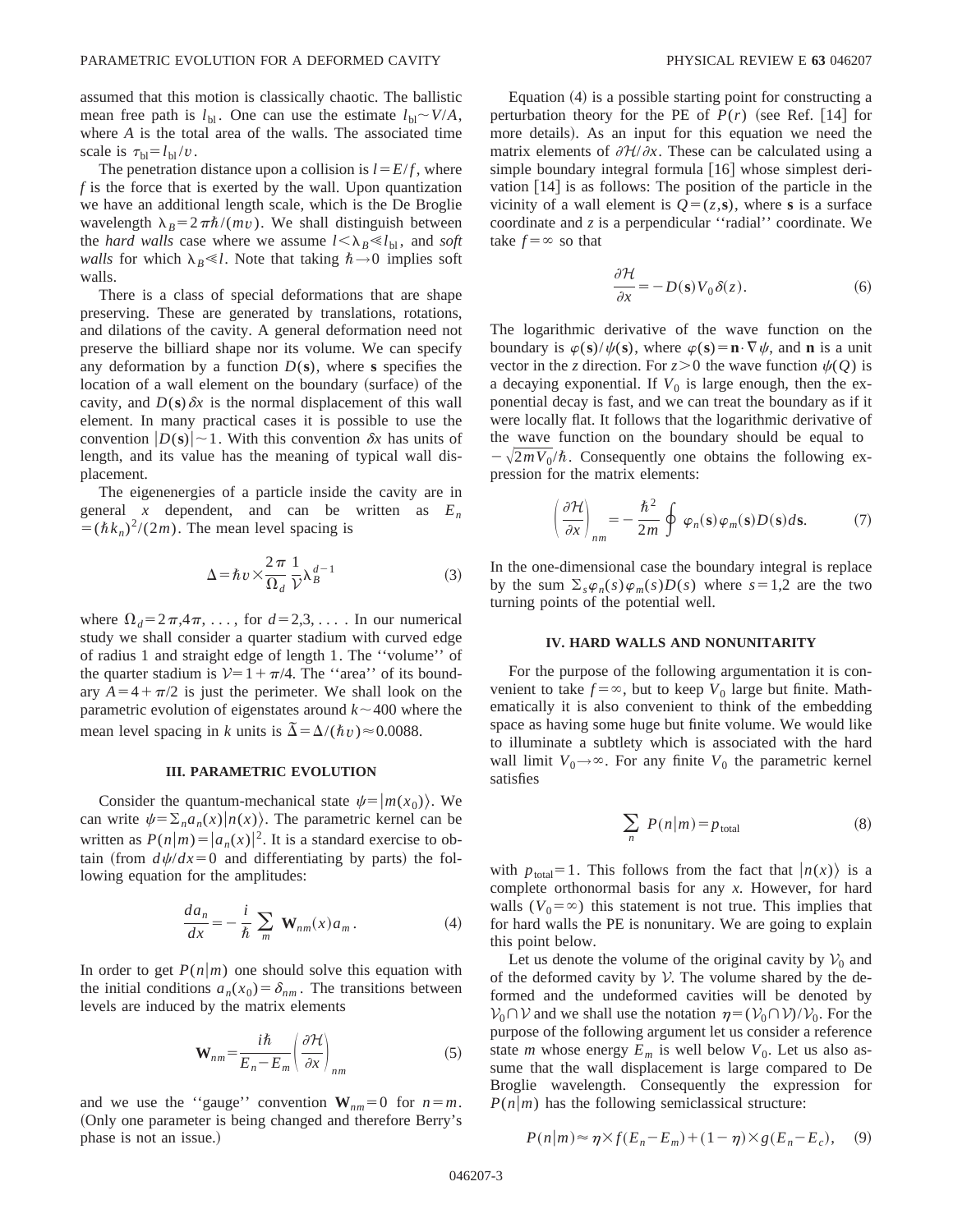where  $E_c = (\mathcal{V}_0 + E_m) \sim \mathcal{V}_0$ . The above result can be deduced by assuming that the wave functions look ergodic in space, but still that they are characterized by a well-defined *local* wavelength. An equivalent derivation is obtained by using the phase-space picture of Ref.  $[8]$ . Both  $f$  and  $g$  in the above expression have unit normalization, and therefore  $p_{total} = 1$ for any finite  $V_0$ . However, for hard walls  $(V_0 = \infty)$  we have  $E_c$ = $\infty$  and therefore  $p_{total} = \eta$ . We may say the the operation of taking the hard wall limit does not commute with the summation in Eq.  $(8)$ . An analogous statement can be derived regarding the summation  $\sum_{m} P(n|m)$ , with the respective definition  $\eta = (V_0 \cap V)/V$ .

The correctness of the above observation becomes less trivial if we consider Eq.  $(4)$  with expressions  $(5)$  and  $(7)$ substituted for the matrix elements. Looking at Eq.  $(5)$  with Eq. (7) it seems as if the matrix  $W_{nm}$  is Hermitian, and therefore should generate unitary PE. But this statement is mathematically correct only for (any) finite truncation *N* of the PE equation. For  $N = \infty$  the matrix  $W_{nm}$  becomes non-Hermitian. It turns out that for any finite *N*, there is a pile-up of probability in the edges of the spreading profile, due to finite-size effect. We shall demonstrate this effect in the next section using a simple 1D example. In other words, if we solve Eq.  $(4)$  for hard-walled cavity, we get as a result Eq. (9) with  $E_c = E_N$ . For  $N = \infty$  we get  $E_c = \infty$  and therefore  $p_{\text{total}} = \eta$  in accordance with the conclusion of the previous paragraph.

Thus if either  $V_0 < \infty$  or  $N < \infty$  then we have unitary PE. But for hard walls, meaning  $V_0 = \infty$  with  $N = \infty$ , we have nonunitary PE. The lost probability is associated with the second term in Eq.  $(9)$ . This term is peaked around a high energy  $E_c$ . For hard walls  $E_c = \infty$  and consequently some probability is lost. The above picture is supported by the simple pedagogical example of the next section.

#### **V. PARAMETRIC EVOLUTION FOR A 1D BOX**

Consider a 1D box with hard walls, where the free motion of the particle is within  $0 < O < a$ . The eigenstates of the Hamiltonian are

$$
|n(\mathbf{a})\rangle \rightarrow (-1)^n \sqrt{\frac{2}{\mathbf{a}}}\sin(k_n Q), \qquad (10)
$$

where  $k_n = n \times (\pi/\mathbf{a})$  is the wave number, and  $n=1,2,\ldots$ , is the level index. The phase factor  $(-1)^n$  has been introduced for convenience. We consider now the parametric evolution as a function of **a**. One easily obtains

$$
\langle n(\mathbf{a})|m(\mathbf{a}_0)\rangle = (-1)^n \sqrt{\eta} \frac{\sin(\pi \eta n)}{\pi} \frac{2m}{\eta^2 n^2 - m^2}, \quad (11)
$$

where  $\eta \equiv a_0 / a$  is assumed to be smaller than 1, corresponding to expansion of the box. The probability kernel is  $P(n|m) = |\langle n|m \rangle|^2$ . One can verify that the parametric evolution in the  $\mathbf{a}_0 \mapsto \mathbf{a}$  direction is unitary, meaning that  $\sum_{n} P(n|m) = 1$ . On the other hand, in the  $a \rightarrow a_0$  direction the



FIG. 2. (a) An image of the kernel  $P(n|m)$  for 13% expansion of the box (i.e.,  $a/a_0 = 1.13$ ). The kernel has been calculated numerically using Eq.  $(13)$  with finite truncation  $N=256$ . (b) The profile of a representative row of  $P(n|m)$ . The dashed line is the  $N = \infty$  analytical result using Eq. (11).

parametric evolution is nonunitary, because  $\sum_{m} P(n|m) = \eta$ . The profile of  $P(n|m)$  for fixed *n* is illustrated by a dashed line in Fig. 2.

We can restore unitarity by making  $V_0$  large but finite. In such case, a variation of the above calculation leads to the following picture: Consider the overlap of a reference level  $n(\mathbf{a})$  with the levels  $m(\mathbf{a}_0)$ . As in the case  $V_0 = \infty$  there is a probability  $\eta$  which is located in the levels whose energies are  $E_m \approx E_n$ . But now the "lost" probability  $(1-\eta)$  is located in the levels whose energies are  $E_m \approx E_n + V_0$ . Thus we have  $\sum_{m} P(n|m) = 1$  rather than  $\sum_{m} P(n|m) = \eta$ .

We again consider the case  $V_0 = \infty$ . The normal derivative on the boundary is  $\varphi_n(\mathbf{a}) = \sqrt{(2/\mathbf{a})}k_n$ . Hence we can easily get the following result:

$$
\frac{1}{\hbar} \mathbf{W}_{nm} = \frac{-i}{k_n^2 - k_m^2} \varphi_n(\mathbf{a}) \varphi_m(\mathbf{a}) = -i \frac{1}{\mathbf{a}} \frac{2nm}{n^2 - m^2}.
$$
 (12)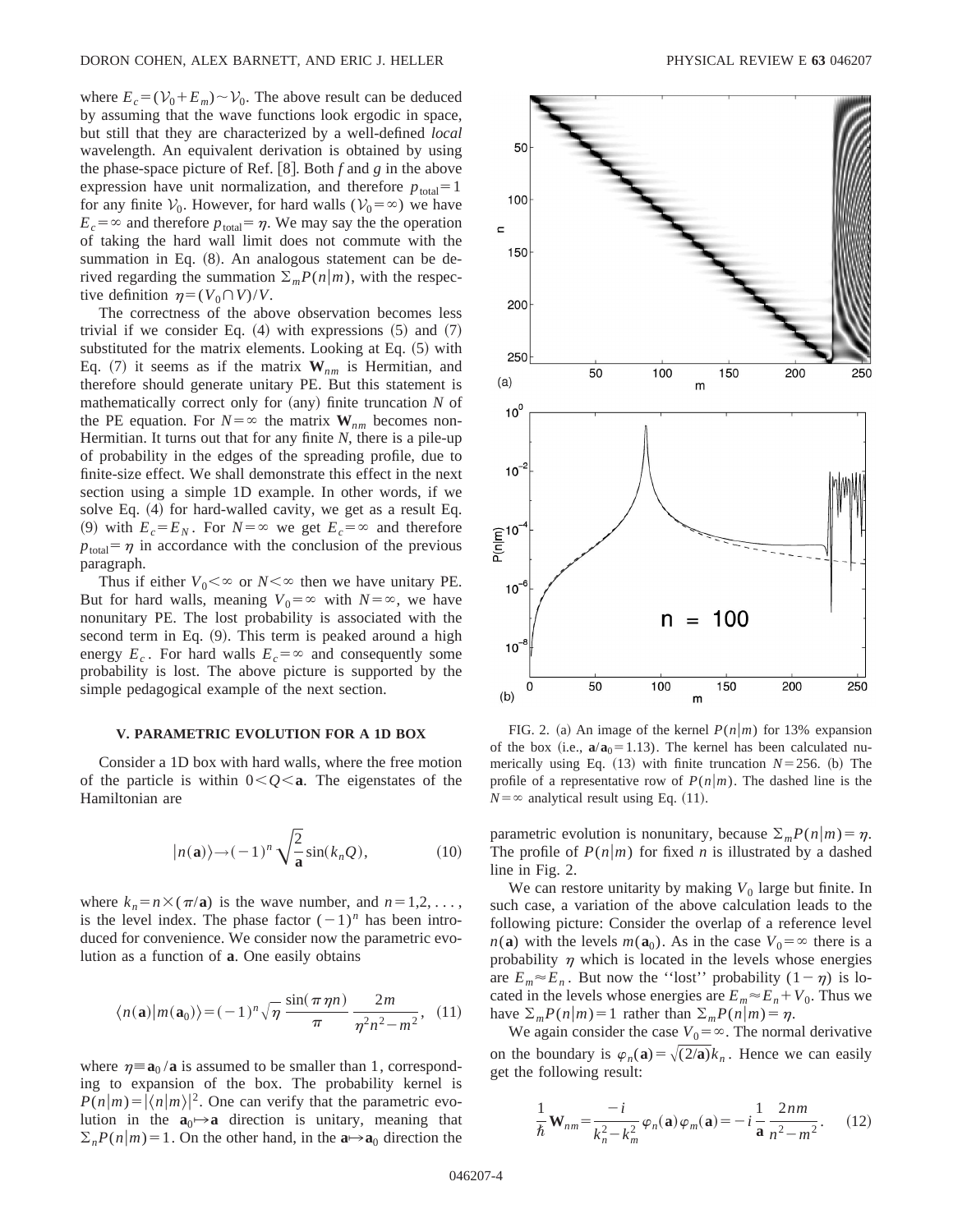It is more convenient to use  $\alpha = \ln(a)$  for parametrization. Hence the equation that describes the parametric evolution is

$$
\frac{da_n}{d\alpha} = -\sum_m \frac{2nm}{n^2 - m^2} a_m.
$$
 (13)

For any finite truncation  $N<\infty$  this equation manifestly generates unitary parametric evolution. It is only for  $N = \infty$  that it becomes equivalent to the nonunitary evolution of the 1D box. Again, one can wonder where the ''lost'' probability is located if  $N<\infty$ . The answer is illustrated in Fig. 2. We see that the "lost" probability piles up at the edge of the (truncated) tail.

### **VI. MATRIX ELEMENTS FOR CHAOTIC CAVITY**

It is possible to use semiclassical considerations  $[11]$  in order to determine the band profile of the matrix Eq.  $(7)$ . The application to the cavity example has been introduced in Ref. [14], and numerically demonstrated in Ref. [17]. The accuracy of this semiclassical estimate is remarkable. Here we summarize the recipe. First one should generate a very long (ergodic) trajectory, and define for it the fluctuating quantity

$$
\mathcal{F}(t) = -\frac{\partial \mathcal{H}}{\partial x} = \sum_{\text{col}} 2mv \cos(\theta_{\text{col}})D_{\text{col}}\delta(t - t_{\text{col}}), \quad (14)
$$

where  $t_{\text{col}}$  is the time of a collision,  $D_{\text{col}}$  stands for  $D(\mathbf{s})$  at the point of the collision, and  $v \cos(\theta_{\text{col}})$  is the normal component of the particle's velocity. Each delta spike (for soft walls it is actually a narrow rectangular spike) corresponds to one collision. Now one can calculate the correlation function  $C(\tau)$  of the fluctuating quantity  $\mathcal{F}(t)$ , and its Fourier transform  $\tilde{C}(\omega)$ . The semiclassical estimate for the band profile is

$$
\left\langle \left| \left( \frac{\partial \mathcal{H}}{\partial x} \right)_{nm} \right|^2 \right\rangle \approx \frac{\Delta}{2\pi\hbar} \widetilde{C} \left( \frac{E_n - E_m}{\hbar} \right) \tag{15}
$$

Reference  $[18]$  contains a systematic study of the function  $\tilde{C}(\omega)$ . For large  $\omega$ , meaning  $\omega \ge 1/\tau_{\text{bl}}$ , one can use

$$
\widetilde{C}(\omega) \approx 2m^2v^3 \langle |\cos \theta|^3 \rangle \frac{1}{\mathcal{V}} \oint [D(\mathbf{s})]^2 d\mathbf{s}, \qquad (16)
$$

where the geometric factor is  $\langle |\cos(\theta)|^3 \rangle = 1,4/3\pi, \ldots$ , for  $d=1,2,...$  A lengthy calculation [14] reveals that Eq. (15) with  $(16)$  substituted, is an exact global result if we could assume that the cavity eigenfunctions look similar to ''random waves,'' and that different wave functions are uncorrelated. However, it turns out that to take this random wave result as a global approximation is an oversimplification. For  $\omega \ll 1/\tau_{\rm bl}$ , using the semiclassical recipe and assuming strongly chaotic cavity, one obtains

$$
\tilde{C}(\omega) \approx \tilde{C}(\infty) \times (\tau_{\text{bl}}\omega)^{\gamma} \tag{17}
$$

with  $\gamma=4$  for dilations and translations,  $\gamma=2$  for rotations, and  $\gamma=0$  for normal deformations. We use the term "special deformations'' [18] in order to distinguish those deformations that have the property  $\tilde{C}(\omega) \rightarrow 0$  in the limit  $\omega \rightarrow 0$ . Any combination of dilations, translations, and rotations is a special deformation. Around the bouncing frequency ( $\omega$  $\sim 1/\tau_{\rm bl}$ ) the function  $\tilde{C}(\omega)$  typically displays some nonuniversal (system and deformation specific) structure. This is true for any typical deformation, but for some deformations the nonuniversal features are more pronounced. If the cavity has bouncing ball modes, we may get also a modified (nonuniversal) behavior in the small frequency limit. For the purpose of general discussion it is convenient to assume that the interpolation between Eqs.  $(17)$  and  $(16)$  is smooth, but in actual numerical calculation the actual  $\tilde{C}(\omega)$  is computed (see below).

As a numerical example we have picked the stadium billiard. We have found the eigenstates of a desymmetrized  $(quarter)$  stadium as described in Ref.  $[17]$ . We have selected those eigenstates whose eigenenergies  $k_n$  are in the vicinity of  $k=400$ . Our two representative deformations are (a) rotation around the stadium center and (b) generic (nonspecial) deformation involving the curved edge. In the latter case the curved edge of the quarter stadium  $(0 \lt s \lt \pi/2)$  is pushed outwards with  $D(s) = [\cos(s)]^2$ , while for the straight edges  $D(s)=0$ . (The corner  $s=0$  is the 90° intersection of the curved edge with the long straight edge). The respective band profiles are displayed in Fig. 3. The band profile has been defined as

$$
B(\kappa) = \frac{1}{4k^2} \left\langle \left| \oint \varphi_n(\mathbf{s}) \varphi_m(\mathbf{s}) \ D(\mathbf{s}) d\mathbf{s} \right|^2 \right\rangle, \tag{18}
$$

where  $\kappa = (k_n - k_m)$  is the distance from the diagonal. Note that  $B(\kappa)$  is just a scaled version of the semiclassical  $\tilde{C}(\omega)$ as implied by Eq.  $(15)$  with  $(7)$ . The remarkable agreement of  $B(\kappa)$  with the semiclassical calculation has been demonstrated in Refs.  $[17,18]$ .

It is important to realize that in the hard wall limit (which is assumed here) the matrix  $(\partial \mathcal{H}/\partial x)_{nm}$  is not a banded matrix. It would become banded if we were assuming *soft* walls. For soft walls  $\tilde{C}(\omega)$  becomes vanishingly small for  $\omega \gg v/l$ . The bandwidth in energy units is  $\Delta_b = \hbar v/l$ , and in dimensionless units it is

$$
b = \frac{\Delta_b}{\Delta} = \frac{\mathcal{V}}{l \lambda_B^{d-1}}.\tag{19}
$$

Unless stated otherwise we have  $b = \infty$ .

# **VII. PARAMETRIC EVOLUTION—NUMERICAL RESULTS**

The parametric evolution of  $P(r)$  for rotation and for generic deformation of the stadium is illustrated by the images of Fig. 4 and by the plots of Fig. 5 and Fig. 6. The calculation of each  $P(r)$  profile is carried out as follows: Given  $\delta x$ we use the method which is described in Ref.  $[20]$  in order to calculate the matrix  $P(n|m)$ . Then we plot the elements of  $P(n|m)$  versus  $\kappa = [k_n(x) - k_m(0)]$ . In order to obtain the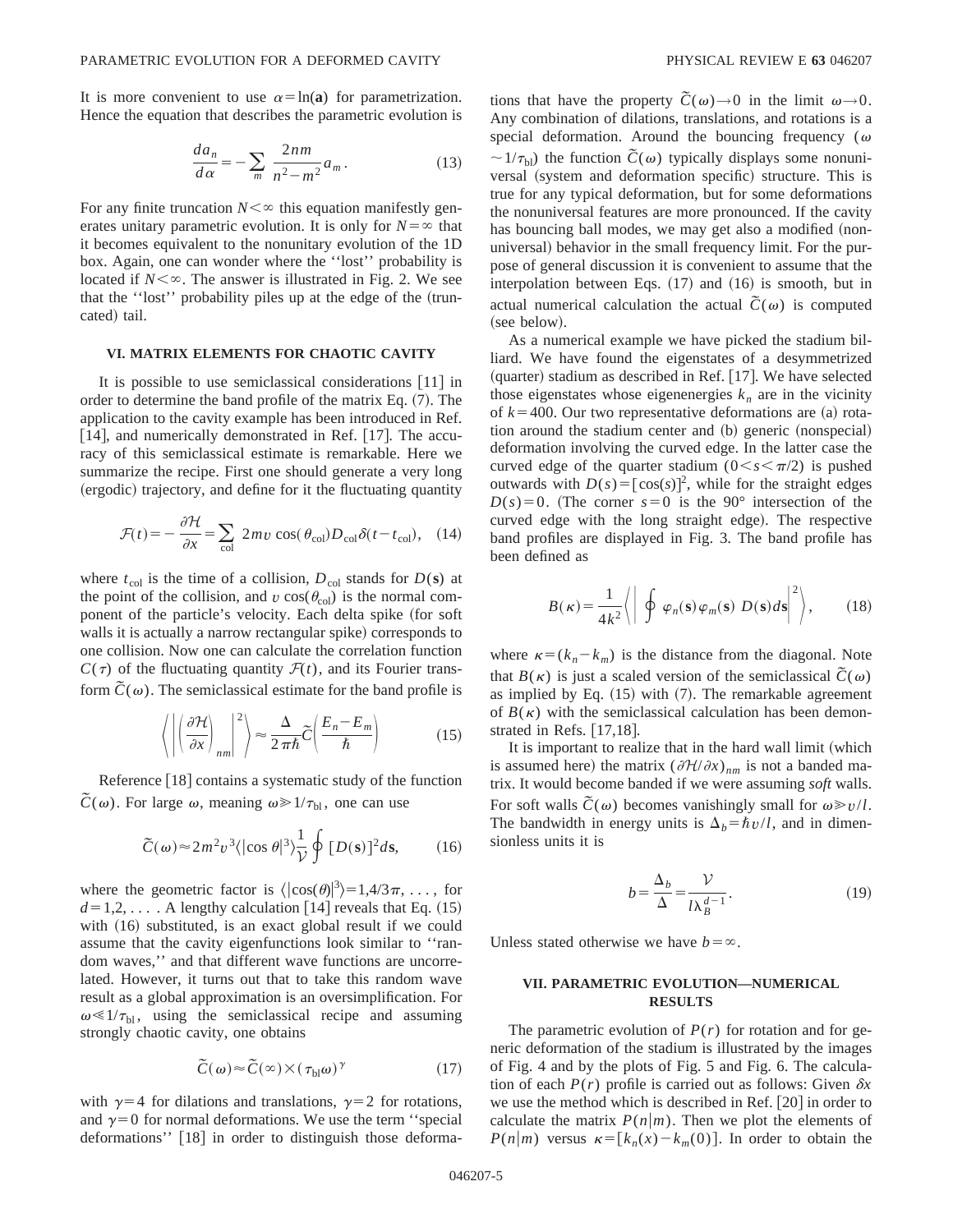

FIG. 3. Band profiles for deformations of the quarter stadium as defined by Eq.  $(18)$ .  $(a)$  Rotation around the stadium center.  $(b)$ Generic (nonspecial) deformation involving displacement of the curved edge. It is important to notice that for the special deformation we have  $\tilde{C}(\omega) \rightarrow 0$  in the limit  $\omega \rightarrow 0$ .

average profile the plot is smeared using standard procedure (see remark [21]). The transformation from  $\kappa$  to  $r=(n)$  $(m - m)$  is done using the relation (see remark [21]):

$$
\kappa = \tilde{\Delta} \cdot r - \frac{1}{d} k \times \frac{\delta \mathcal{V}}{\mathcal{V}}.
$$
 (20)

Above  $\overline{\Delta}$  is the mean level spacing of the  $\{k_n\}$  spectrum, and  $\delta V$  is the volume change that is associated with the deformation (it is approximately proportional to  $\delta x$ ). If the deformation is volume preserving (as in the case of rotation) then the second term equals zero. But for the generic deformation that we have picked in our second numerical example, the volume is not preserved, and the systematic ''downward'' shift of the levels should be taken into account.

Looking first at the case of rotation, we clearly see two parametric regimes: The standard perturbative regime ( $\delta x$  $<$ 0.2) and the nonuniversal regime ( $\delta x$  $>$ 0.2). Let us clarify



FIG. 4. Each column is an image of  $P(r)$  versus  $\kappa$  for a different value of  $\delta x$ . There are 41 columns. The value  $\delta x \sim 1$  corresponds roughly to  $\lambda_B$  displacement of the boundary. (a) is for rotation and (b) is for generic deformation. Note that the  $r=0$ component is excluded from the image. Instead we have plotted over the image an  $r=0$  line wherever this component contains more than 50% of the probability. In the lower figure this line cannot be resolved from the developing core region.

this observation. We see that for  $\delta x$ <0.2 most of the probability is well concentrated in  $r=0$ . This implies that we can use standard perturbation theory in order to estimate the *r*  $=0$  probabilities. On the other hand, for  $\delta x$  > 0.2 the perturbative nature of  $P(r)$  is destroyed. Now  $P(r)$  becomes smoother, and eventually (for  $\delta x$  > 0.5) there is a very good fitting with Lorentzian (see lower plot in Fig.  $5$ ).

The qualitative explanation for the Lorentzian profile is as follows. For  $\delta x$  > 0.5 the typical displacement of the walls is of the order of  $\lambda_B$ . Therefore the  $|n(x)\rangle$  eigenstates become uncorrelated with the  $|m(0)\rangle$  eigenstates. Consequently  $P(r)$ becomes  $\delta x$  independent. The Lorentzian profile agrees with the assumption of uncorrelated random waves as explained in the Appendix.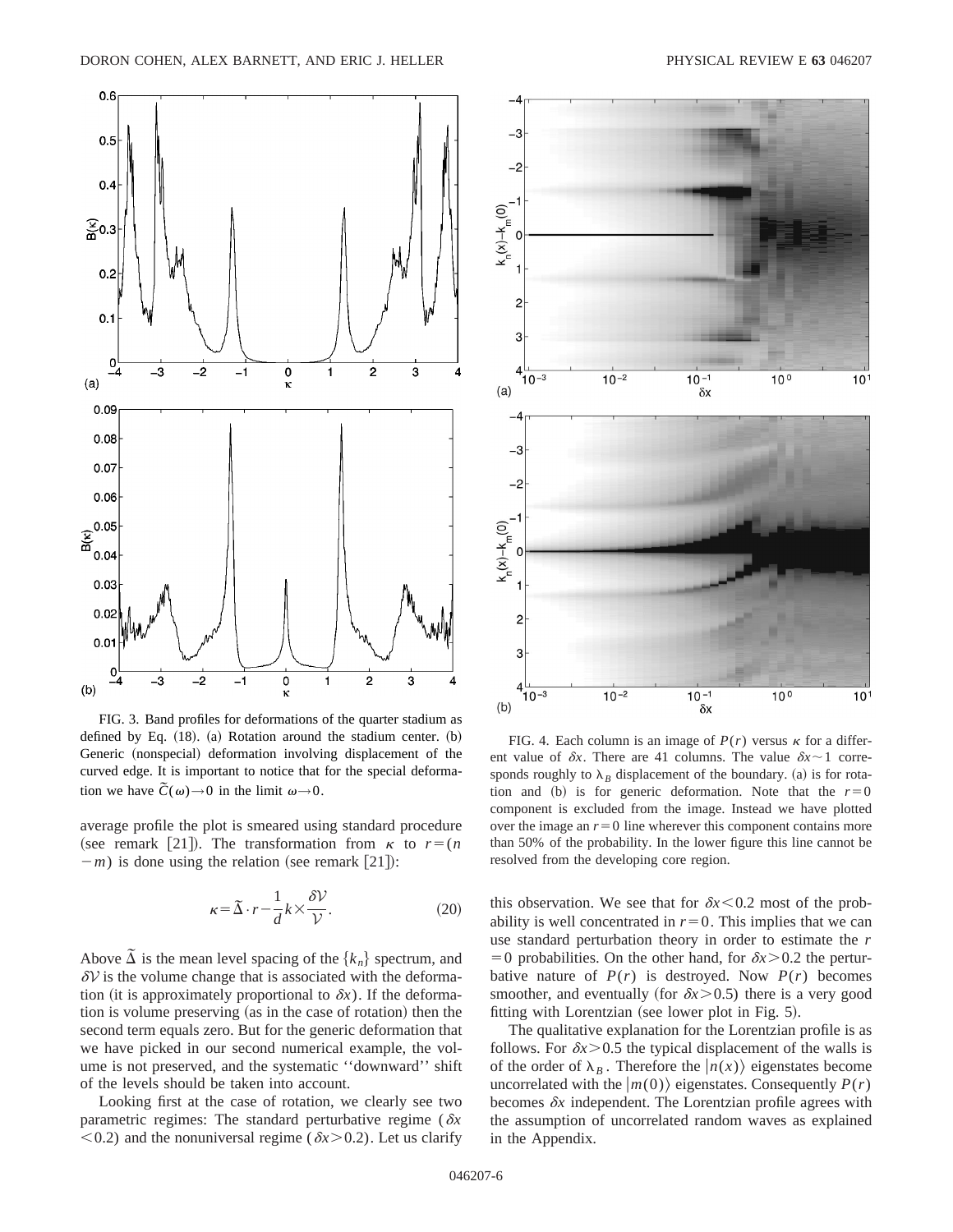

FIG. 5. Representative plots of  $P(r)$  for the case of rotation. (a) is for  $0.0010 \le \delta x \le 0.2512$ . The  $r=0$  component is excluded. In (b) the fitted Lorentzian is indistinguishable from the actual profile.

Let us now look at the case of generic deformation. Here we clearly see three parametric regimes: The standard perturbative regime ( $\delta x$ <0.004), the core-tail regime (0.004)  $\langle \delta x \langle 0.2 \rangle$ , and the nonuniversal regime ( $\delta x \rangle 0.2$ ). Let us clarify this observation. As in the case of rotation there is a standard perturbative regime ( $\delta x$ <0.004) where most of the



FIG. 6. Representative plots of  $P(r)$  for the case of generic deformation. (a) is for  $0.0010 \le \delta x \le 0.2512$ . In (b) a fitted Lorentzian is overlayed for the purpose of comparison.

probability is well concentrated in  $r=0$ . For larger deformation, namely for  $\delta x$  > 0.004, standard perturbation theory is no longer applicable because the  $n=m$  level is mixed nonperturbatively with other (neighboring) levels. As a result  $P(r)$  contains a nonperturbative "core" component. However, for  $0.004 < \delta x < 0.2$  we definitely do not get a Lorent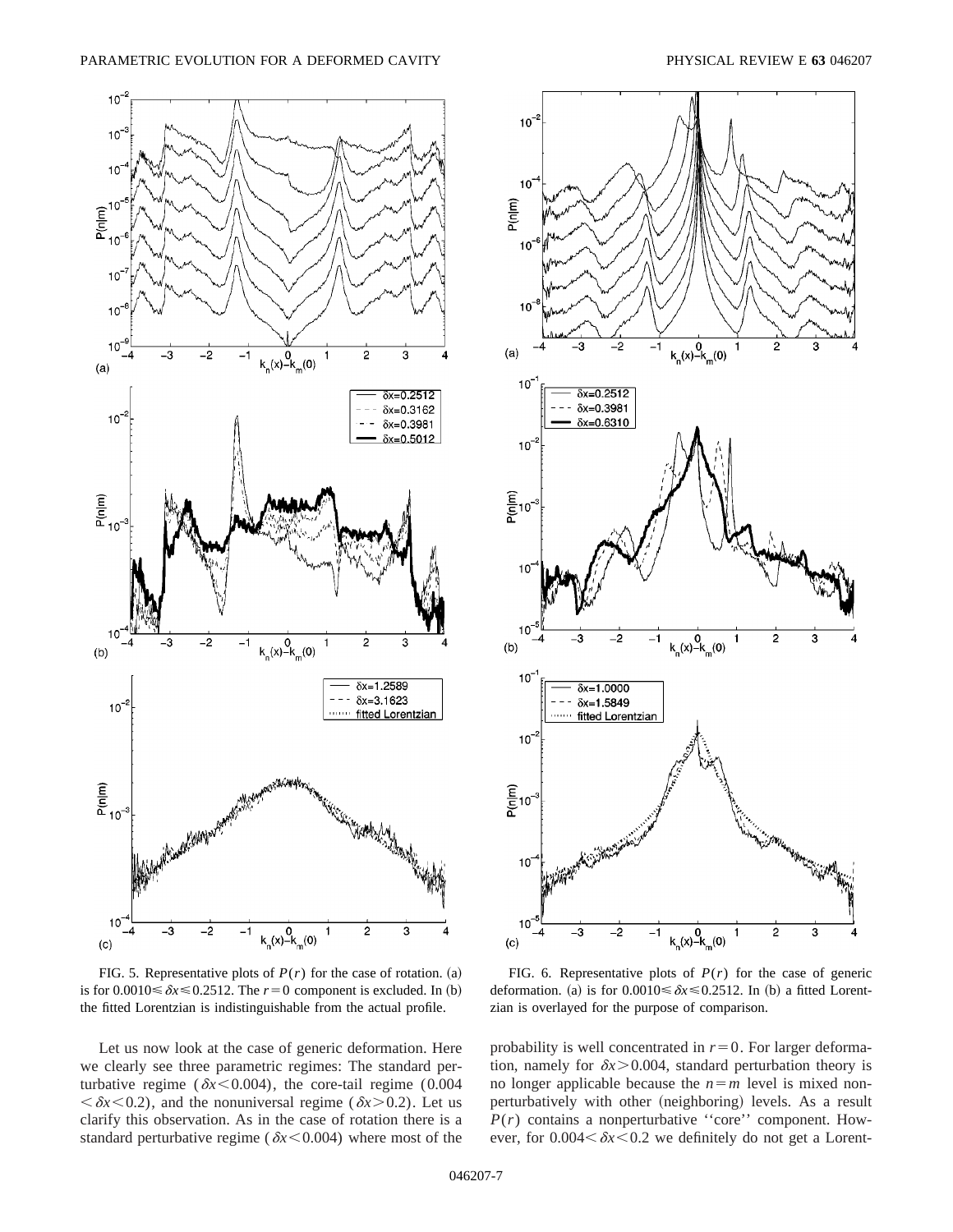zian. Rather the tails of  $P(r)$  keep growing in the same way as in the standard perturbative regime.

In the case of the generic deformation, as in the case of rotation, we enter the nonuniversal regime, and eventually (for  $\delta x$  > 0.6) we get a smooth Lorentzian-like distribution. However, the Lorentzian-like distribution is not identical to that of the rotation case. Also the similarity to proper Lorentzian is far from being satisfactory (see lower plot in Fig.  $6$ ). This means that the random-wave picture of the Appendix is an oversimplification.

In the following sections we are going to summarize the theoretical considerations  $\lceil 8 \rceil$  that explain the observed parametric scenario. In particular we are going to illuminate the way in which nonperturbative features emerge; to clarify the crossover to the nonuniversal regime; and to explain the specific nature of the nonuniversal distribution.

### **VIII. THE STANDARD PERTURBATIVE REGIME**

Standard perturbation theory gives the following first order expression for the LDOS

$$
P(n|m) \approx \delta_{nm} + \delta x^2 \frac{|(\partial \mathcal{H}/\partial x)_{nm}|^2}{(E_n - E_m)^2}.
$$
 (21)

This expression is most straightforwardly obtained by inspecting Eqs.  $(4)$  and  $(5)$ . We can define the  $(total)$  transition probability as

$$
p(\delta x) = \sum_{r \neq 0} P(r). \tag{22}
$$

Using Eq.  $(21)$  combined with  $(15)$  we get the following estimate:

$$
p(\delta x) \approx \delta x^2 \times \frac{1}{\hbar^2} \int_{|\omega| > \Delta/\hbar} \frac{d\omega}{2\pi} \frac{\tilde{C}(\omega)}{\omega^2}.
$$
 (23)

Standard perturbation theory is applicable as long as  $p(\delta x)$  $\leq 1$ . This can be converted into an equivalent inequality  $\delta x$  $\ll \delta x_c^{\text{qm}}$ . By this definition  $\delta x_c^{\text{qm}}$  is the parametric deformation which is needed in order to mix the initial level *m* with other levels  $n \neq m$ .

If we use Eq.  $(23)$  for a special deformation, then we have  $\gamma$  > 1, and consequently the integral is not sensitive to the exclusion of the  $|r| < \Delta$  region. As a result we have  $\delta x_c^{\text{qm}}$  $\propto \hbar$ . Using Eq. (17) with (16) we get

$$
\delta x_c^{\text{qm}}|_{\text{special}} = \left( l_{\text{bl}} \frac{1}{\mathcal{V}} \oint [D(\mathbf{s})]^2 d\mathbf{s} \right)^{-1/2} \times \lambda_B. \tag{24}
$$

In the case of generic deformation, Eq.  $(24)$  is not valid because the value of the integral in Eq.  $(23)$  is predominantly determined by the  $\omega \sim \Delta/\hbar$  lower cutoff rather than by an effective  $\omega \sim 1/\tau_{bl}$  lower cutoff. As a result one obtains

$$
\delta x_c^{\text{qm}}|_{\text{generic}} = \left( l_H \frac{1}{\mathcal{V}} \oint [D(\mathbf{s})]^2 d\mathbf{s} \right)^{-1/2} \times \lambda_B, \qquad (25)
$$

where  $\ell_H = vt_H$  is the length which is associated with the Heisenberg time  $t_H=2\pi\hbar/\Delta$ .

It is illuminating to use the convention  $D(s) \sim 1$ , such that  $\delta x$  measures the typical displacement of a wall element. With this convention we get from Eqs.  $(24)$ , $(25)$  the following:

$$
\delta x_c^{\rm qm}|_{\rm special} \approx \lambda_B \,, \tag{26}
$$

$$
\delta x_c^{\text{qm}}|_{\text{generic}} = \left(\frac{\lambda_B^{d-1}}{A_{\text{eff}}}\right)^{1/2} \times \lambda_B, \qquad (27)
$$

$$
\delta x_c^{\rm qm}|_{\rm diffractive} \sim \lambda_B \,. \tag{28}
$$

In the generic case the effective area of the deformed boundary  $A_{\text{eff}}$  may be smaller than the total area  $A$  of the boundary. The effective area  $A_{\text{eff}}$  can be formally defined by comparing Eq.  $(27)$  with Eq.  $(25)$ . Equation  $(28)$  has been added for sake of completeness of our presentation. It correspond to the diffractive limit  $A_{\text{eff}} \rightarrow \lambda_B^{d-1}$ . Note that this limit is beyond the scope of the present study. Thus in the generic case, the wall displacement needed to mix levels is much smaller than  $\lambda_B$ . In the generic case  $\delta x_c^{\text{qm}} \propto \hbar^{(d+1)/2}$  rather than  $\delta x_c^{\text{qm}} \propto \hbar$ . What happens with perturbation theory beyond  $\delta x_c^{\text{qm}}$ ? This is the subject of the next section.

### **IX. THE CORE-TAIL REGIME**

For  $\delta x > \delta x_c^{\text{qm}}$  standard perturbation theory diverges due to the nonperturbative mixing of neighboring levels on small scale: Once  $\delta x$  becomes of the order of  $\delta x_c^{\text{qm}}$  several levels are mixed, and as  $\delta x$  becomes larger, more levels are being mixed nonperturbatively. Consequently it is natural to distinguish between *core* and *tail* regions [13–15]. Most of the spreading probability is contained within the core region, which implies a natural extension of first-order perturbation theory  $(FOPT)$ : The first step is to transform Eq.  $(4)$  into a new basis where transitions within the core are eliminated. The second step is to use FOPT (in the new basis) in order to analyze the core-to-tail transitions. Details of this procedure, which is in the spirit of degenerate perturbation theory, were discussed in Ref.  $[14]$ . The most important (and nontrivial) consequence of this procedure is the observation that mixing on small scales does not affect the transitions on large scales. Therefore we have in the tail region  $P(n|m) \propto \delta x^2$  rather than  $P(n|m) \propto \delta x$ . The validity of this observation has been numerically illustrated in Ref. [15].

Following the above reasoning we define the *tail* region as consists of those levels whose ''occupation'' can be calculated using perturbation theory, while the *core* is the nonperturbative component in the vicinity of  $r=0$ . Assuming that only one scale characterize the core width, one arrives at the following practical approximation

$$
P_{\text{prt}}(r) = \frac{\Delta}{2\pi\hbar} \widetilde{C} \left( \frac{E_n - E_m}{\hbar} \right) \frac{\delta x^2}{\left[ \Gamma(\delta x) \right]^2 + \left( E_n - E_m \right)^2}.
$$
\n(29)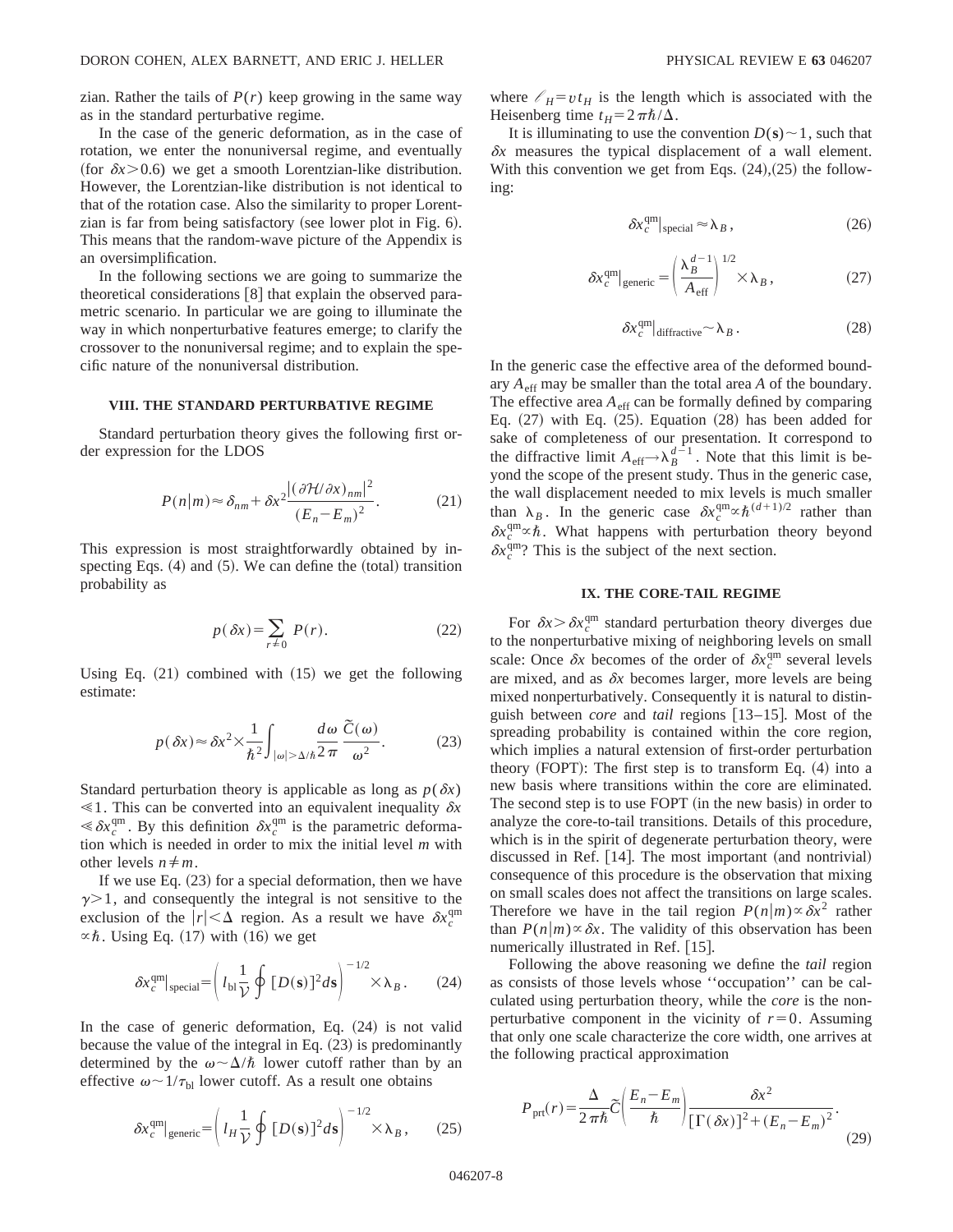It is implicit in this definition that  $(E_n - E_m)$  should be regarded as a function of  $r=(n-m)$ . The parameter  $\Gamma(\delta x)$  is determined (for a given  $\delta x$ ) such that  $P_{\text{prt}}(r)$  has a unit normalization. One may say that  $\Gamma(\delta x)$  regularizes the behavior around  $r=0$ . For generic deformation we get

$$
\Gamma(\delta x) \equiv b_0 \Delta \approx \left(\frac{\delta x}{\delta x_c^{\text{qm}}}\right)^2 \times \Delta.
$$
 (30)

The core is defined as the region  $|r| \le b_0$ , and the outer  $(|r| > b_0)$  regions are the tails. For  $\delta x \le \delta x_c^{\text{qm}}$  we get  $b_0 \le 1$ and the core-tail structure Eq.  $(29)$  becomes equivalent to the standard perturbative result Eq.  $(21)$ . It should be clear that the core-tail structure is a generalization of Wigner's Lorentzian. It is indeed a Lorentzian in the special case of a ''flat'' band profile.

We turn now to analyze our numerical results. We have verified (see, e.g., Fig. 7) that for  $\delta x < 0.2$  we have good agreement with perturbation theory irrespective of whether we have a core component (which is the case for the generic deformation) or not (which is the case for the rotation). As we come closer to  $\delta x \sim 0.2$  the agreement becomes worse, and for  $\delta x$  > 0.3 we have a total collapse of perturbation theory. In Fig. 8 we display the total transition probability  $p(\delta x)$  as a function of  $\delta x$ . This plot should be used in order to numerically determine the value of  $\delta x_c^{\text{qm}}$ , say as the value where  $p(\delta x) = 1/2$ .

Figure 8 also displays comparison with the corresponding perturbative calculation [using Eq.  $(22)$  with  $(29)$ ]. The agreement (for  $\delta x < \delta x_{c}^{\text{qm}}$ ) in case of the rotation is remarkable. For larger values of  $\delta x$  one observes a linear drop of the total probability due to the nonunitary nature of the evolution. (This drop is clearly linear in a linear-linear scale which is not displayed.) The eventual rise of the total transi $t$  tion probability (beyond 1) in case of the generic deformation, reflects numerical errors in the determination of the small  $\kappa$  overlaps. See Ref. [20] for further details.

The lower subfigure in Fig. 8 displays the calculated core width  $b_0$  for the generic deformation. Recall that  $b_0$  is determined, given  $\delta x$ , such that  $P_{\text{prf}}(r)$  of Eq. (29) is normalized. Also calculated is the width  $b_c$  of the region that contains 50% of the probability. The width  $b_c$  is calculated for both  $P_{\text{prt}}(r)$  and  $P(r)$ . Note that  $b_c = 1$  in the standard perturbative regime. The determination of  $\delta x_c^{\text{qm}}$  for the generic deformation becomes more convenient by using this plot. Also the crossover (at  $\delta x_{\text{NU}}$  ~ 0.2) to the nonuniversal regime is most pronounced.

### **X. NONUNIVERSAL REGIME**

The validity of Eq.  $(29)$  as a global approximation relies on the assumption that the core is characterized only by one scale (which is  $b_0$ ). But this assumption ceases to be true if  $\delta x$  is large enough. We have explained in Ref. [8] that the width of the *core* defines a ''window'' through which we can view the "landscape" of the semiclassical analysis. As  $\delta x$ becomes larger, this ''window'' becomes wider, and eventually some of semiclassical structure is exposed. This is



FIG. 7. Comparison between the perturbative calculation  $P_{\text{prf}}(r)$ and the actual  $P(r)$ . (a) is for the rotation and (b) is for the generic deformation,  $(c)$  is the same as  $(b)$ , giving a zoom over the "birth" of the nonperturbative semiclassical saturation profile.

marked by the nonuniversal parametric scale  $\delta x_{\text{NU}}$ . For  $\delta x$ larger than  $\delta x_{\text{NU}}$ , the nonuniversal structure of the core is exposed.

What is the semiclassical structure of the LDOS? Timedomain semiclassical considerations [See Eq.  $(10)$  of Ref.  $[8]$ ]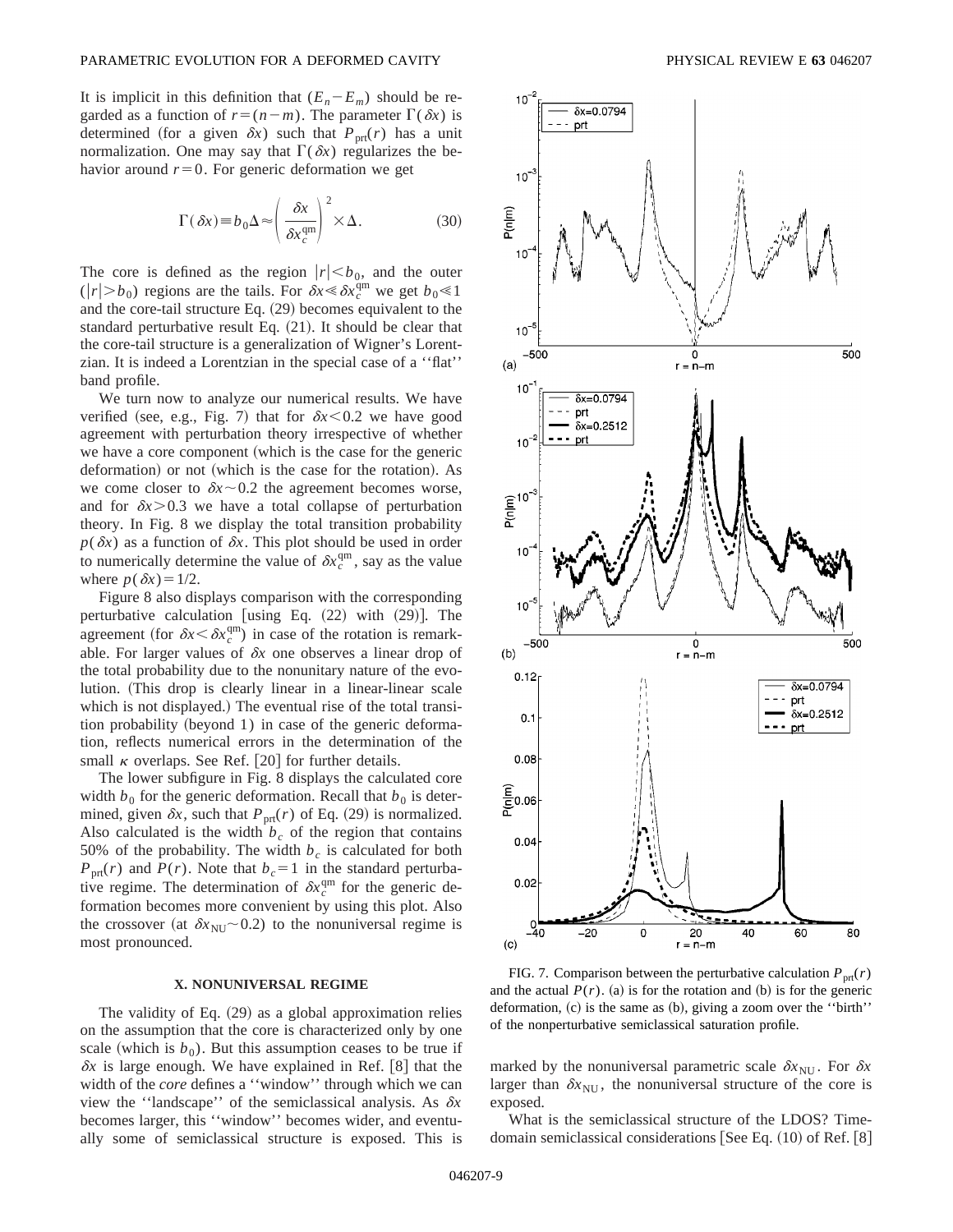

FIG. 8. (a) and (b) are  $p(\delta x)$  for the rotation and for the generic deformation respectively. (c) is the perturbative calculation of the core width  $b_0$  for the generic deformation. Also displayed is the calculated  $b_c$  for  $P_{\text{prt}}(r)$ , and the actual  $b_c$  for  $P(r)$ .

and related discussion there] imply that the nonuniversal structure of the core is

$$
P(n-m) \approx \frac{1}{\pi} \frac{\delta E_{\rm SC}}{\delta E_{\rm SC}^2 + (E_n - E_m)^2}
$$
(31)

with  $\delta E_{\text{SC}} = \hbar / \tau_{\text{col}}$ . The definition of the collision rate  $1/\tau_{\text{col}}$ is similar to that of  $1/\tau_{\text{bl}}$ . The former is the collision rate with the deformed area  $A_{\text{dfr}}$ , and therefore it may be smaller than  $1/\tau_{bl}$ , because  $\tau_{bl}$  is related to the total area *A*.

If, by mistake, we identified  $\tau_{\text{col}}$  with  $\tau_{\text{bl}}$ , then we would get the random wave result which is derived in the Appendix. This would be an over simplification. If it were true, it would imply that for  $\delta x > \delta x_{\text{NI}}$  we should have got the same Lorentzian distribution in both cases (the rotation and the generic deformation). What we see, as a matter of fact, is that for the rotation  $(Fig. 5)$  we have a reasonably good agreement with Lorentzian whose width is  $\delta k_{SC} = 1.5$ , whereas for the generic deformation  $(Fig. 6)$  there is rough agreement with Lorentzian whose width is  $\delta k_{\text{SC}} = 0.26$ . The smaller width in the latter case clearly reflects having larger  $\tau_{\text{col}}$ . For the generic deformation we also have pronounced non-Lorentzian features. Actually the global fitting to Lorentzian is quite bad. Our understanding is that these features are due to the bouncing-ball trapping: It leads to non-exponential decay of the time-dependent survival probability (see Ref.  $[8]$  for definition of the latter term), and hence to the observed non-Lorentzian features of the spreading profile.

We turn now to explain how  $\delta x_{\text{NU}}$  is determined. By definition it is the deformation which is required in order to expose features of the semiclassical landscape. These features start to be exposed once  $\Gamma(\delta x) \sim \delta E_{SC}$  which should be converted into an equivalent expression  $\delta x \sim \delta x_{\text{NU}}$ . Thus we get

$$
\delta x_{\rm NU} = \left(\frac{A_{\rm dfr}}{A_{\rm eff}}\right)^{1/2} \times \lambda_B \sim \lambda_B. \tag{32}
$$

Here  $A_{\text{dfr}}$  is the geometric area of the deformation (in the sense of scattering cross section), while  $A_{\text{eff}}$  is the effective area of the deformation. The definition of the latter is implied by comparing Eq.  $(27)$  with Eq.  $(25)$ . By rescaling  $D(\mathbf{s}) \rightarrow \alpha D(\mathbf{s})$  and  $\delta x \rightarrow \delta x / \alpha$ , we can make  $A_{\text{eff}} = A_{\text{dfr}}$  by convention. For special deformations  $\delta x_{\text{NU}}$  coincides with  $\delta x_c^{\text{qm}}$  implying that we get into the non-universal regime as soon as we have a breakdown of standard perturbation theory.

Our theoretical consideration so far do not imply a total collapse of perturbation theory. We may have in principle a coexistence of nonuniversal core component and perturbative tails. Actually we see such coexistence in the lower subfigures of Fig. 7, mainly for  $\delta x = 0.2512$ . The right peak around  $\kappa=0$  is clearly nonperturbative, while the rest of the profile is in reasonable (though not very good) agreement with the perturbative calculation. We are going to explain in the next section that the total collapse of perturbation theory for  $\delta x$  > 0.3 is actually not related at all to the appearance of nonuniversal features in the core structure. It is only circumstantial that in the hard wall limit this collapse happens as soon as we enter the nonuniversal regime.

### **XI. THE COLLAPSE OF PERTURBATION THEORY**

A good starting for the following discussion is to consider the classical approximation for  $P(r)$ . Namely, in Eq.  $(1)$  one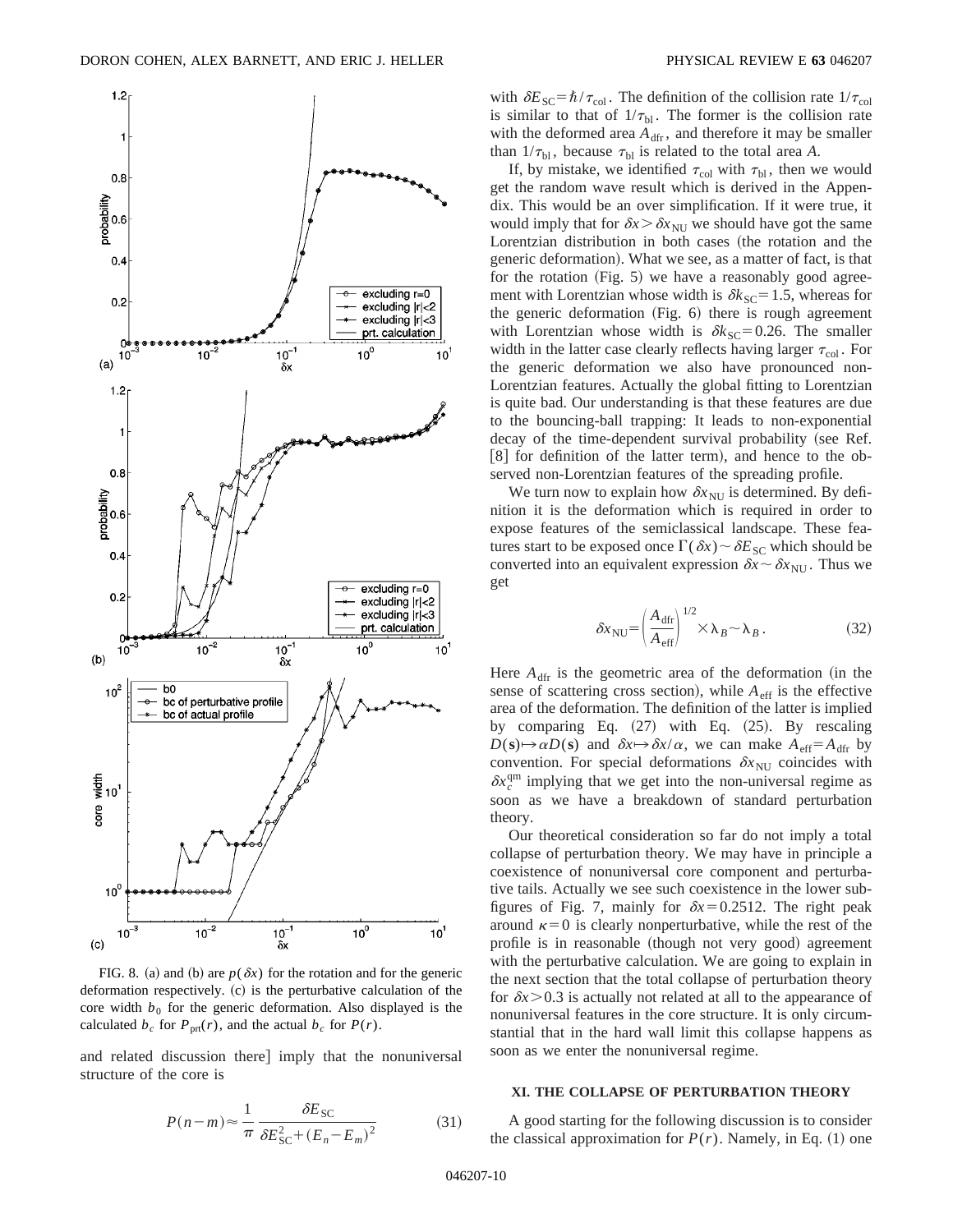approximates  $\rho_n(Q, P)$  and  $\rho_m(Q, P)$  by microcanonical distributions. A phase-space illustration of the energy surfaces which support  $\rho_n(Q, P)$  and  $\rho_m(Q, P)$  can be found in Fig. 1 of Ref. [8]. The classical  $P(n|m)$  equals to the overlap of these surfaces.

If we were dealing with a generic system we could introduce a linearized version of the Hamiltonian  $\mathcal{H}(Q, P; x)$ <br>=  $\mathcal{H}_0(Q, P) + \delta x \mathcal{F}(Q, P; \delta x = 0)$ , where  $\mathcal{F}(Q, P; x)$  $=$   $H_0(Q, P) + \delta x \mathcal{F}(Q, P; \delta x=0),$  $= \frac{\partial \mathcal{H}}{\partial x}$ . By definition this linearization is a good approximation provided  $\delta x \le \delta x_c^{\text{cl}}$ , where  $\delta x_c^{\text{cl}}$  is the classical correlation scale of  $\mathcal{F}(Q, P; x)$  with respect to *x*. In the classical linear regime the classical  $P(r)$  has the scaling property  $P(r) = 1/\delta x \hat{P}(r/\delta x)$ . See Ref. [15] for details.

An equivalent definition of  $\delta x_c^{\text{cl}}$  in the quantummechanical case is obtained by looking on the *x* dependence of the matrix elements of  $\mathcal{F}(Q, P; x)$  in some *fixed basis*. Again we define  $\delta x_c^{\text{cl}}$  as the respective correlation scale. It is quite clear that for cavity with soft walls we have

$$
\delta x_c^{\text{cl}} = l \quad \text{[soft walls]},\tag{33}
$$

where  $l = E/f$  has been defined as the penetration distance upon collision. From a purely classical point of view the hard wall limit  $l\rightarrow 0$  is a *nonlinear* limit. But this is not true quantum mechanically. Here we have

$$
\delta x_c^{cl} \sim \lambda_B \quad \text{[hard walls]} \tag{34}
$$

for  $\ell < \lambda_B$ . The terminology "classical correlation scale" while referring to  $\delta x_c^{\text{cl}}$  becomes misleading here, but we shall keep using it anyway.

The theory of the core-tail structure  $[14]$  is valid only in the linear regime  $\delta x \le \delta x_c^{\text{cl}}$ . Let us assume for a moment soft walls. We can ask is  $\delta x \leq \delta x_c^{\text{cl}}$  a sufficient condition for having a core-tail structure? The answer is definitely not. Perturbation theory has a final collapse once the core width  $b_0(\delta x)$ becomes of the order of the band width *b*. This defines a parametric scale  $\delta x_{\text{prt}}$ . For  $\delta x > \delta x_{\text{prt}}$  the LDOS becomes purely nonperturbative. In Wigner's theory of random banded matrices this corresponds to the crossover from Lorentzian to semicircle line shape.

However, in the limit of hard walls the above mechanism of collapse becomes irrelevant because the band width is infinite  $(b = \infty)$ . On the other hand we still have to satisfy the inequality  $\delta x \le \delta x_c^{\text{cl}}$ . Thus, for  $\delta x > \lambda_B$  we expect a total collapse of perturbation theory, as indeed observed in the numerical study.

#### **ACKNOWLEDGMENTS**

This work was funded by ITAMP and the National Science Foundation.

# **APPENDIX: OVERLAP OF UNCORRELATED RANDOM WAVES**

It is possible to estimate the overlap  $|\langle n|m \rangle|^2$  if we assume that  $|n\rangle$  and  $|m\rangle$  are *uncorrelated* random superpositions of plane waves: A random superposition of plane waves is characterized by the correlation function

$$
\langle \psi_R(\mathbf{x}_1) \psi_R(\mathbf{x}_2) \rangle = \frac{1}{\mathcal{V}} \cos(k|\mathbf{x}_2 - \mathbf{x}_1|),
$$

where  $\cos(kr) \equiv \langle \exp(i\mathbf{k}\cdot\mathbf{r}) \rangle_{\Omega}$  is a generalized Bessel function (for further details see Appendix D of Ref.  $[14]$ ). Assuming that the wave function of  $|n\rangle$  is uncorrelated with the wave function of  $|m\rangle$  one obtains

$$
\langle |\langle n|m \rangle|^2 \rangle = \left(\frac{1}{\mathcal{V}}\right)^2 \int \int \cos(k_n|\mathbf{x}_2 - \mathbf{x}_1|)
$$

$$
\times \cos(k_m|\mathbf{x}_2 - \mathbf{x}_1|) d\mathbf{x}_1 d\mathbf{x}_2.
$$

The integration is over the whole volume of the cavity. Using the definition of the cos function we can cast this expression into the form  $\langle |\langle n|m \rangle|^2 \rangle = \langle f(\mathbf{q}) \rangle_q$  where the average is over the difference  $\mathbf{q} = (\mathbf{k}_2 - \mathbf{k}_1)$ , with all possible orientations for  $|\mathbf{k}_1| = k_m$  and for  $|\mathbf{k}_2| = k_n$ . The function  $f(\mathbf{q})$  is defined as

$$
f(\mathbf{q}) = \bigg| \int e^{i\mathbf{q} \cdot \mathbf{x}} d\mathbf{x} \bigg|^2.
$$

The function  $f(\mathbf{q})$  depends mainly on  $q = |\mathbf{q}|$ . We can obtain an estimate for  $f(q)$  by considering a spherical cavity  $|\mathbf{x}|$  $\leq R$  with the same volume. Using spherical coordinates it is straightforward to obtain

$$
f(q) \approx \left( \text{FT} \left[ \frac{1}{d-1} (R^2 - x^2)^{(d-1)/2} \right] \right)^2
$$

where FT is a Fourier transform from *x* to *q*. For  $q \le 1/R$  we have simply  $f(q) = (\mathcal{V})^2$ . For  $q \ge 1/R$  we have  $f(q)$  $=$   $(\frac{\nu}{2})(Rq)^{d+1}$ . This is because of the singularity at *x*  $= \pm R$ . The average over *q* can be done using again spherical coordinate. We have  $q \approx [(\Delta k)^2 + 2k^2(1-\cos \theta)]^{1/2}$ , where  $\Delta k = |k_n - k_m|$ , and we can transform the  $d\theta$  integration into a *dq* integration

$$
\langle f(\mathbf{q}) \rangle_q = \frac{\Omega_{d-2}}{\Omega_{d-1}} \times \int \frac{q \, dq}{k^2} \left( \frac{\sqrt{[q^2 - (\Delta k)^2][(2k)^2 - q^2]}}{2k^2} \right)^{d-3} f(q),
$$

where  $\Omega_d$  is the solid angle in *d* dimensions. There is no point in trying to carry an exact integration. Rather, it is important to observe that a practical approximation for the overlap is

$$
\langle |\langle n|m\rangle|^2\rangle\!\approx\!\left(\frac{1}{kR}\right)^{d-1}\!\frac{1}{1\!+\![R\cdot(k_n\!-\!k_m)]^2}.
$$

In the latter expression we have neglected the *d*-dependent normalization prefactor. It is a ''practical'' approximation since it gives the correct behavior for both small and large values of  $\Delta k$ . The interpolation around  $\Delta k \sim 1/R$  cannot be trusted.